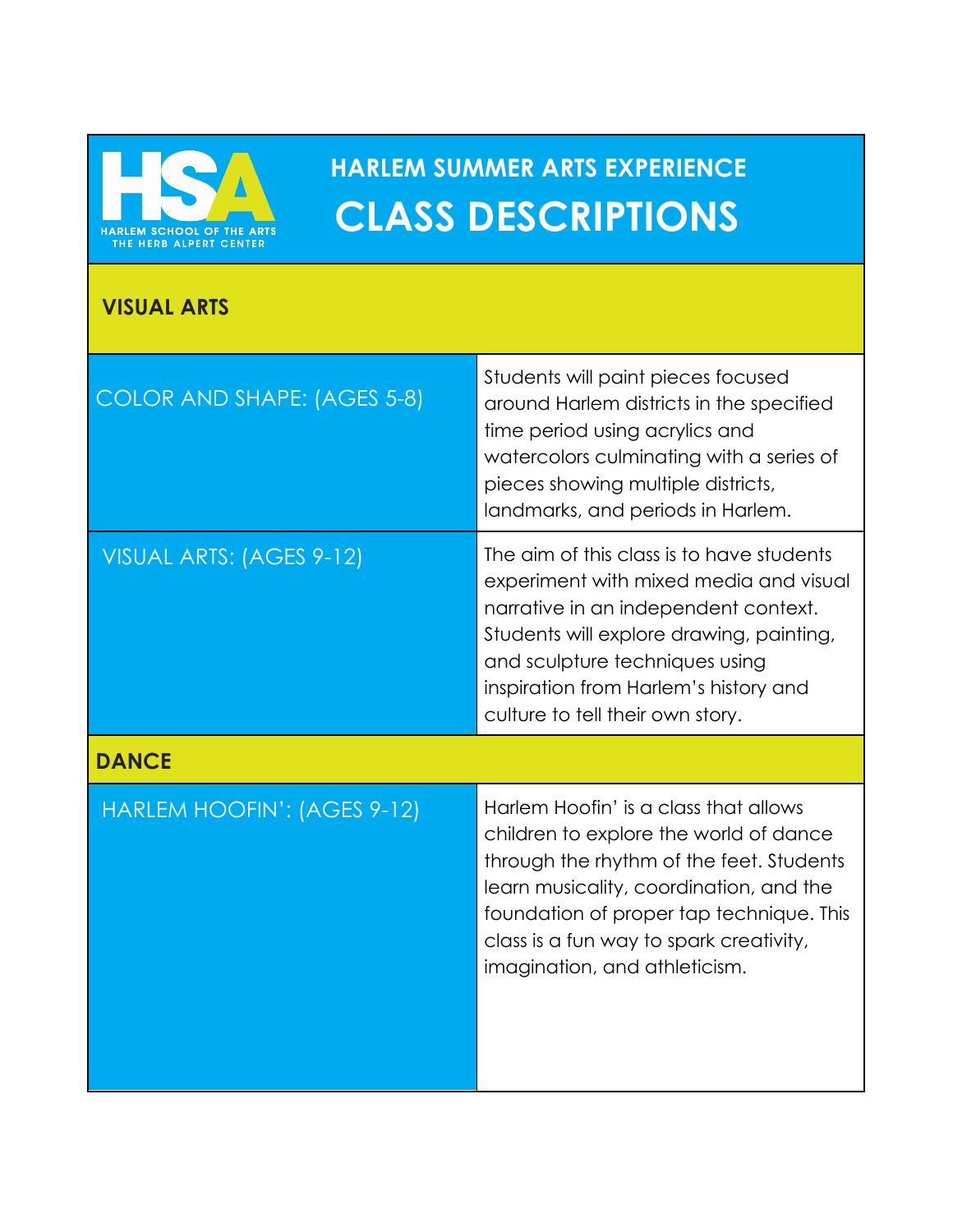| Dance classes cont'd                                             |                                                                                                                                                                                                                                                                                                                                                                   |  |
|------------------------------------------------------------------|-------------------------------------------------------------------------------------------------------------------------------------------------------------------------------------------------------------------------------------------------------------------------------------------------------------------------------------------------------------------|--|
| KIDS HIP-HOP: (AGES 5-8)                                         | This class focuses on teaching<br>fundamental Hip-Hop movements<br>including basic body isolations, party<br>dances, freestyling, and learning<br>choreography. Students are taught<br>movements that celebrate<br>self-expression, physical challenges, and<br>popular music. The class includes warm<br>up, moving across the floor, and style<br>explorations. |  |
| LATIN DANCE FUSION: (AGES 9-12)<br><i><b>*SESSION A ONLY</b></i> | This class teaches the fundamentals of<br>traditional West African, Modern, Latin,<br>and Contemporary dance with<br>emphasis on an understanding of the<br>accompanying drum and syncopated<br>rhythms. Classes start with a thorough<br>warm up, followed by a sequence of<br>movement across the floor.                                                        |  |
|                                                                  |                                                                                                                                                                                                                                                                                                                                                                   |  |
| <b>CREATIVE DRAMA (AGES 5-8)</b>                                 | Students will explore elements of<br>puppetry, folktales, and clowning as<br>they discover theater as it relates to<br>Harlem in the 50s, 60s, and 70s.                                                                                                                                                                                                           |  |
| STORYTELLING (AGES 9-12)                                         | Students will immerse themselves in the<br>works of prominent Harlem poets, and<br>playwrights and will have the<br>opportunity to explore hip-hop improv<br>comedy.                                                                                                                                                                                              |  |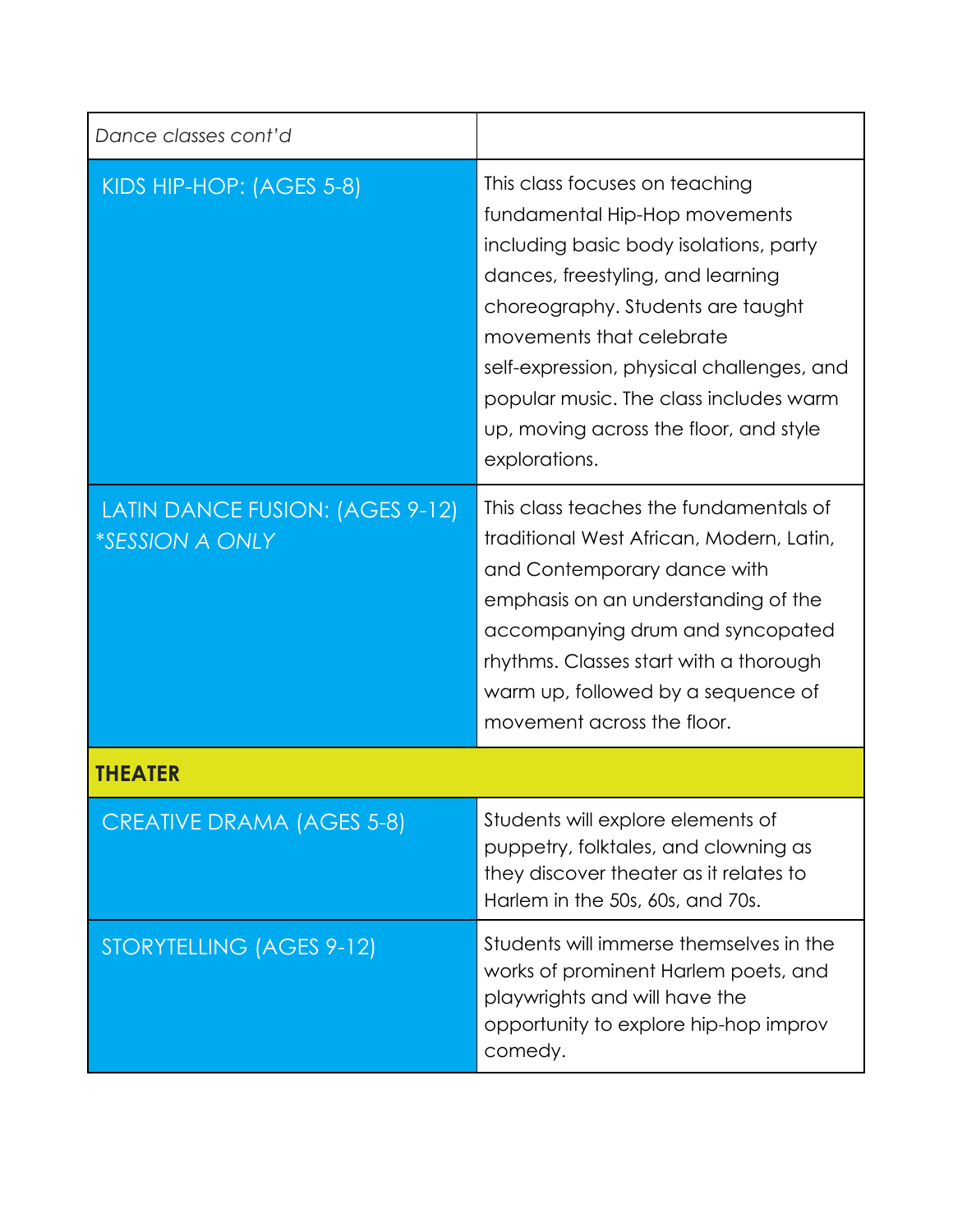| <b>MUSIC</b>                                    |                                                                                                                                                                                                                                                                                                                                                                                                                |
|-------------------------------------------------|----------------------------------------------------------------------------------------------------------------------------------------------------------------------------------------------------------------------------------------------------------------------------------------------------------------------------------------------------------------------------------------------------------------|
| <b>PERCUSSION (AGES 5-8)</b>                    | Students are taught hand patterns and<br>rhythmic structures from West African,<br>Cuban, and other Caribbean traditions.                                                                                                                                                                                                                                                                                      |
| KOOL KEYS (AGES 5-8)                            | This course encourages groups of young<br>students to discover music. Basic hand<br>position, fingering, and sight-reading are<br>covered. This class is the perfect<br>foundation for private piano instruction.                                                                                                                                                                                              |
| <b>INSPIRATIONAL ENSEMBLE (AGES</b><br>$5-8$    | Students learn how to perform and learn<br>distinct vocal parts as a member of a<br>multi-voice choir. In this choir we will<br>explore musical compositions ranging<br>from popular, jazz, Gospel, and<br>contemporary songbooks.                                                                                                                                                                             |
| <b>INTRO TO MUSIC PRODUCTION</b><br>(AGES 9-12) | Students will gain a general<br>understanding of the history of music<br>production and recording, have a basic<br>understanding of songwriting and music<br>theory, and the student will write a song<br>using tried and true techniques. Students<br>will also learn to record a song using<br>computer software, a midi keyboard, an<br>audio interface, and perform a basic mix<br>and master of the song. |